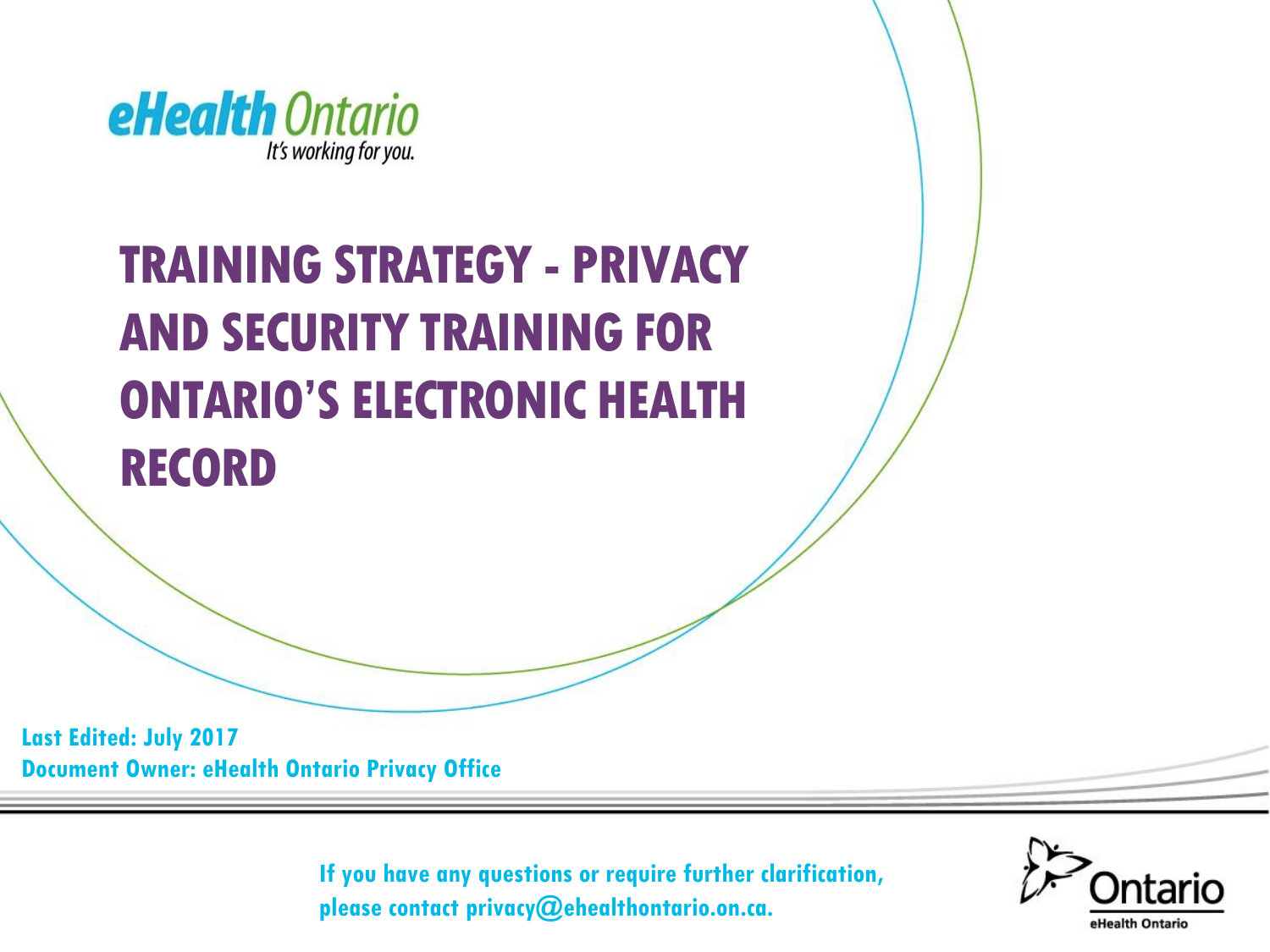# **Privacy and Security Training**

**Overview** 

The *Electronic Health Record Privacy and Security Training Policy* requires the completion of privacy and security role-based training to agents and Electronic Service Providers of Health Information Custodians participating in the Electronic Health Record. This document provides an outline of the training delivery options and the resources available to your organization.

Privacy and security training materials available in the ConnectingOntario Privacy Toolkit enable Health Information Custodians and eHealth Ontario to train their agents and Electronic Service Providers who collect, use or disclose PHI in the Electronic Health Record or who view, handle or otherwise deal with PHI in the Electronic Health Record, as the case may be, on their privacy and security duties and obligations.

These materials have been developed and approved by the *ConnectingPrivacy Committee* leveraging existing privacy and security training materials, in consultation with the Regional Privacy and Security Working Groups, Regional Clinical Working Groups, the Information and Privacy Commissioner of Ontario and the Ministry of Health and Long Term Care.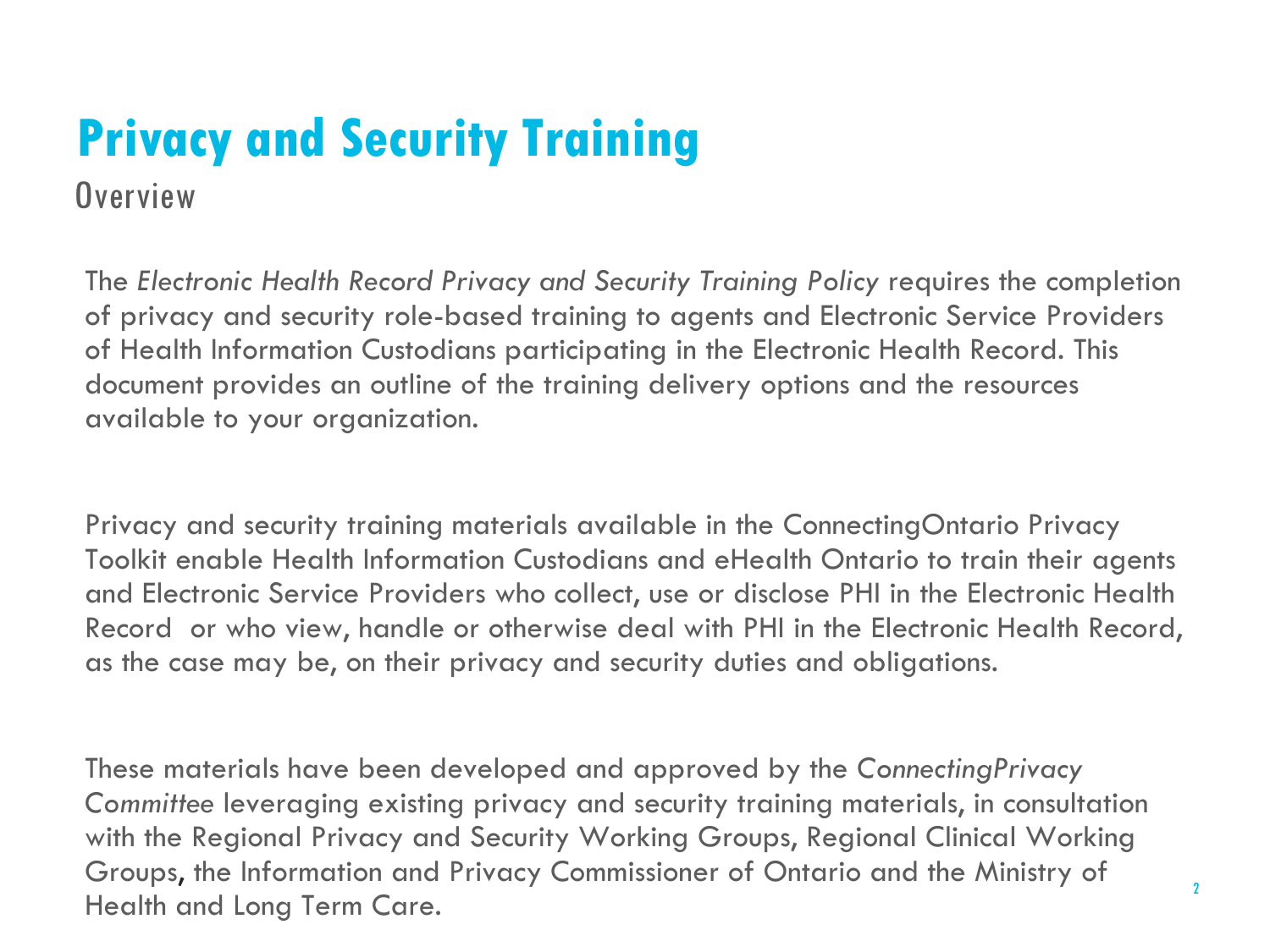## **How to Navigate This Document**

- 1. Organization's Training Profile
- 2. Delivery Timing and Tracking
- 3. E-Learning Courses Specifications
- 4. AODA Compliance
- 5. Roles- *for the various roles within organizations, please see the slide number reference below*

| <b>Role</b>                                     | <b>Slides</b> |
|-------------------------------------------------|---------------|
| <b>Privacy Officer/ Security Officer</b>        | 8,9           |
| <b>Clinical End Users</b>                       | 10            |
| <b>Technical and Operational Support</b>        |               |
| <b>Local Registration Authority and Sponsor</b> |               |

#### 6. FAQs

**Note:** This documents only addresses the training requirements to comply with the *Electronic Health Record Privacy and Security Training Policy* and does not address other training requirements that may be applicable.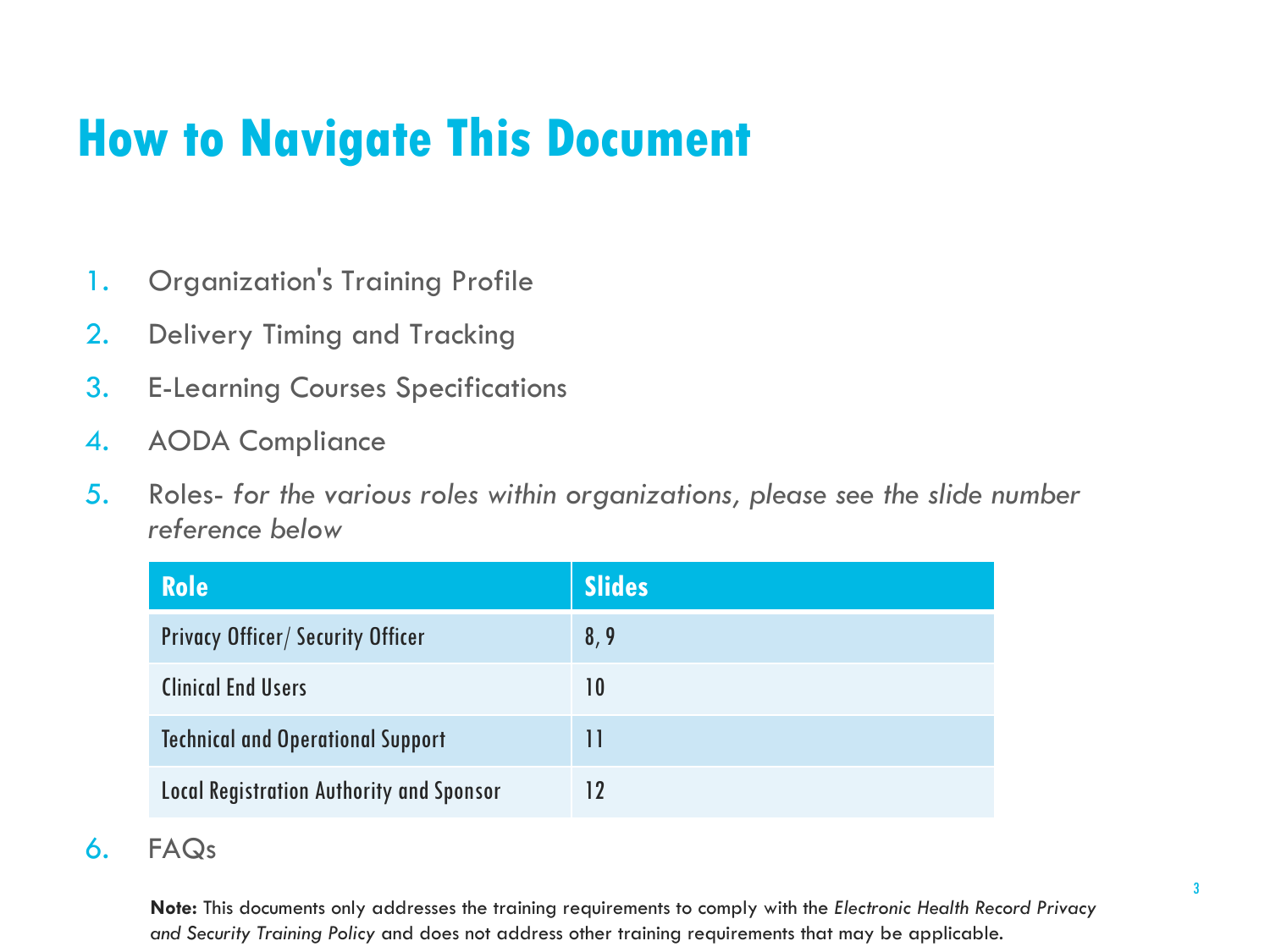# **1. Organization's Training Profile**

The following options are available to your organization or practice depending on the training methods currently in place:

| Your organization or practice's training profile |                                                                                         | <b>Recommendation</b>                                                                                                                                                                                                                        |
|--------------------------------------------------|-----------------------------------------------------------------------------------------|----------------------------------------------------------------------------------------------------------------------------------------------------------------------------------------------------------------------------------------------|
| 1.                                               | No existing privacy or security training and no existing<br>training delivery resources | Delivery: User to complete the E-Learning Course<br>Tracking: User prints certificate of completion and provides copy to<br>person responsible for tracking at your organization                                                             |
| 2.                                               | No existing privacy or security training, has a Learning<br><b>Management System</b>    | Delivery: Upload Articulate or Captivate SCORM-compliant E-Learning file<br>Tracking: LMS tracks completion of training                                                                                                                      |
| 3 <sub>1</sub>                                   | Has existing privacy and security training and training<br>delivery resources           | Delivery: Leverage mandatory and foundational (where required) content<br>into existing training via PowerPoint, PDF or editable Articulate<br><b>Storyboard 1 file</b><br>Tracking: existing privacy and security training tracking process |

Once you have determined the appropriate delivery method your organization, leverage the materials in the Privacy Toolkit- references will be displayed here as (XX).

Checklists are available to support the planning and implementation activities for each training course. Checklists provide instruction on what content is required, foundational and supplementary. 4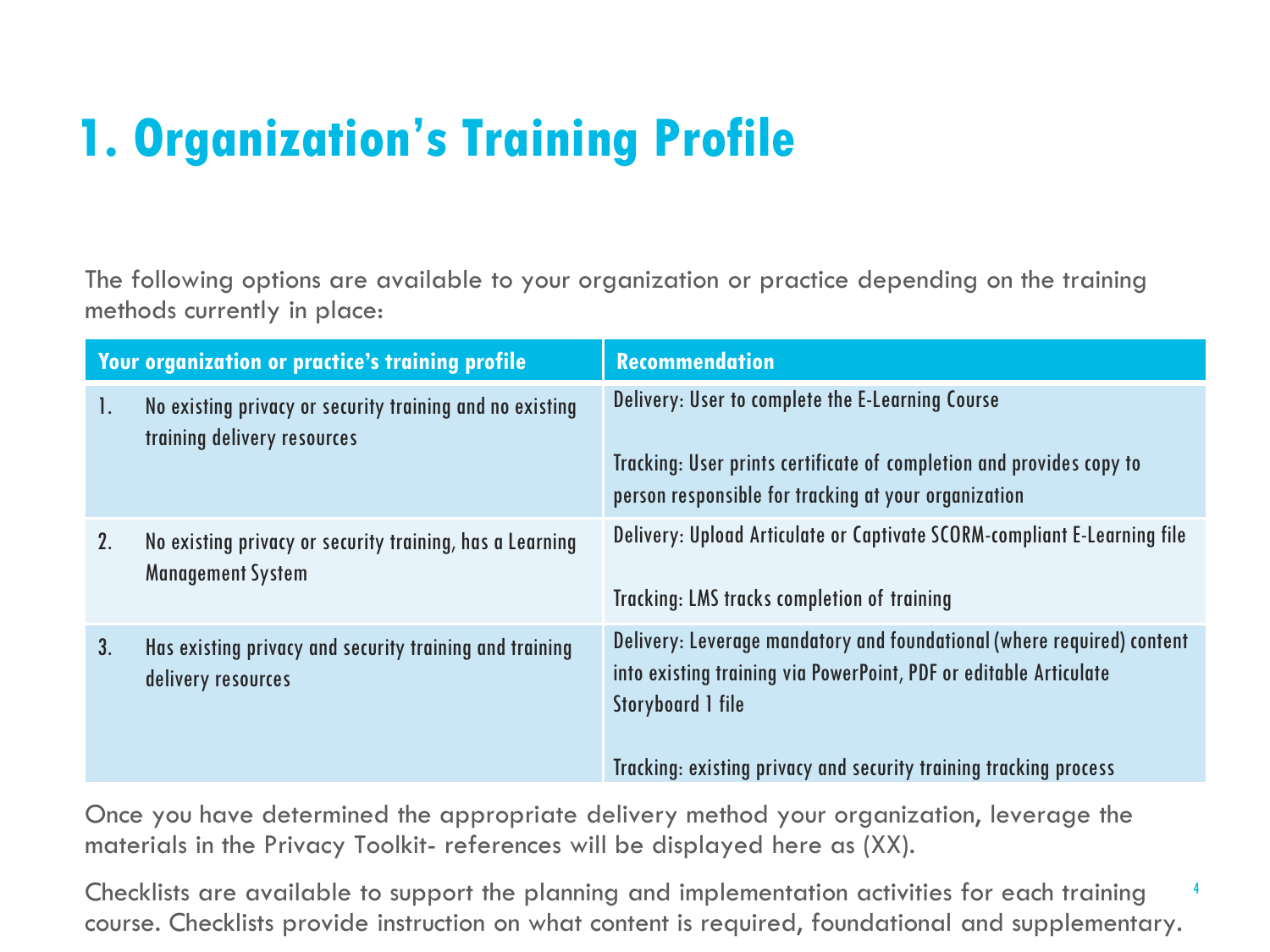# **2. Delivery Timing and Tracking**

Refer to the table below to identify when the training must be delivered for a user's role and who is responsible for tracking.

| <b>Course</b>                                      | <b>Delivery Timing</b>                                                                           | <b>Tracking</b>                                                                                                                                                 |
|----------------------------------------------------|--------------------------------------------------------------------------------------------------|-----------------------------------------------------------------------------------------------------------------------------------------------------------------|
| <b>Privacy Officer/ Security Officer</b>           | Prior to completion of Readiness Assessment,<br>scheduled by Privacy/Security Onboarding<br>Lead | <b>Privacy/Security Onboarding Lead is</b><br>responsible for tracking training for<br><b>Privacy and Security Officers and will</b><br>maintain a tracking log |
| <b>Clinical End Users</b>                          | Prior to accessing the system and annually<br>thereafter                                         | Sites are responsible for tracking<br>training for their agents and ESPs                                                                                        |
| <b>Technical and Operational Support</b>           | Prior to accessing the system and annually<br>thereafter (as applicable)                         | Sites are responsible for tracking<br>training for their agents and ESPs                                                                                        |
| <b>Local Registration Authority and</b><br>Sponsor | Prior to granting users access to the system<br>and annually thereafter (as applicable)          | Sites are responsible for tracking<br>training for their agents and ESPs                                                                                        |

**Tracking:** your organization may leverage the *Privacy Training Log* in the *Privacy Toolkit*, retain copies of the printed *Certificate of Completion* or via your Learning Management System. Confirmation of training completion prior to on-boarding must be reported to your Account Manager.

5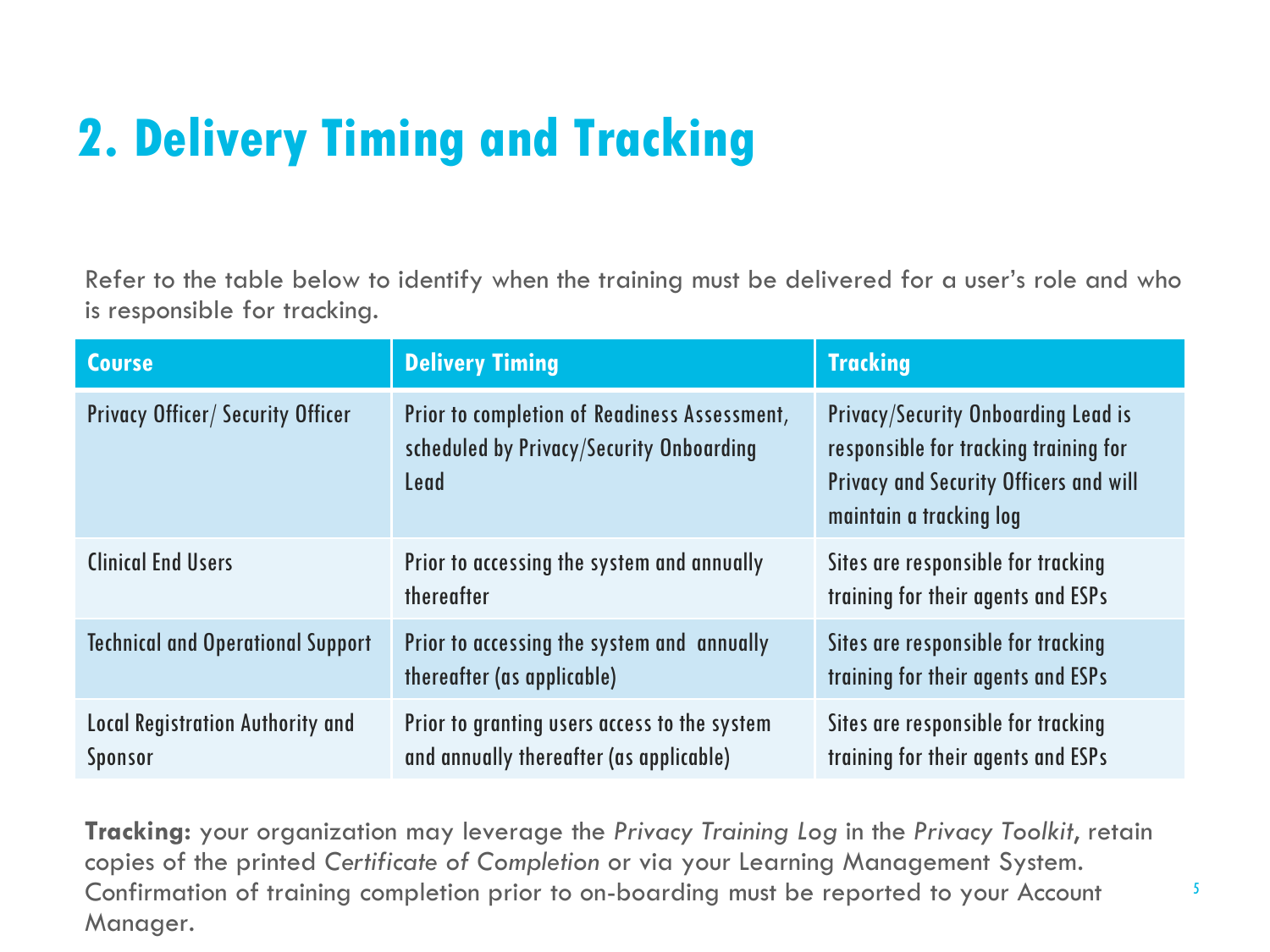# **3. e-Learning Courses**

Where available, e-Learning courses were developed using the following software:

#### Articulate Storyboard version 1

• Sharable Content Object Reference Model (SCORM) 1.2, 2004 compliant

#### Adobe Captivate 6

• Forward compatible

#### E-Learning Course Features

- Text
- Images (characters and Viewer screenshots)
- Transitions and pop-ups
- Voiceover
- Quiz
- Certificate of Completion

*Please note eHealth Ontario is unable to provide technical support for the e-Learning files.*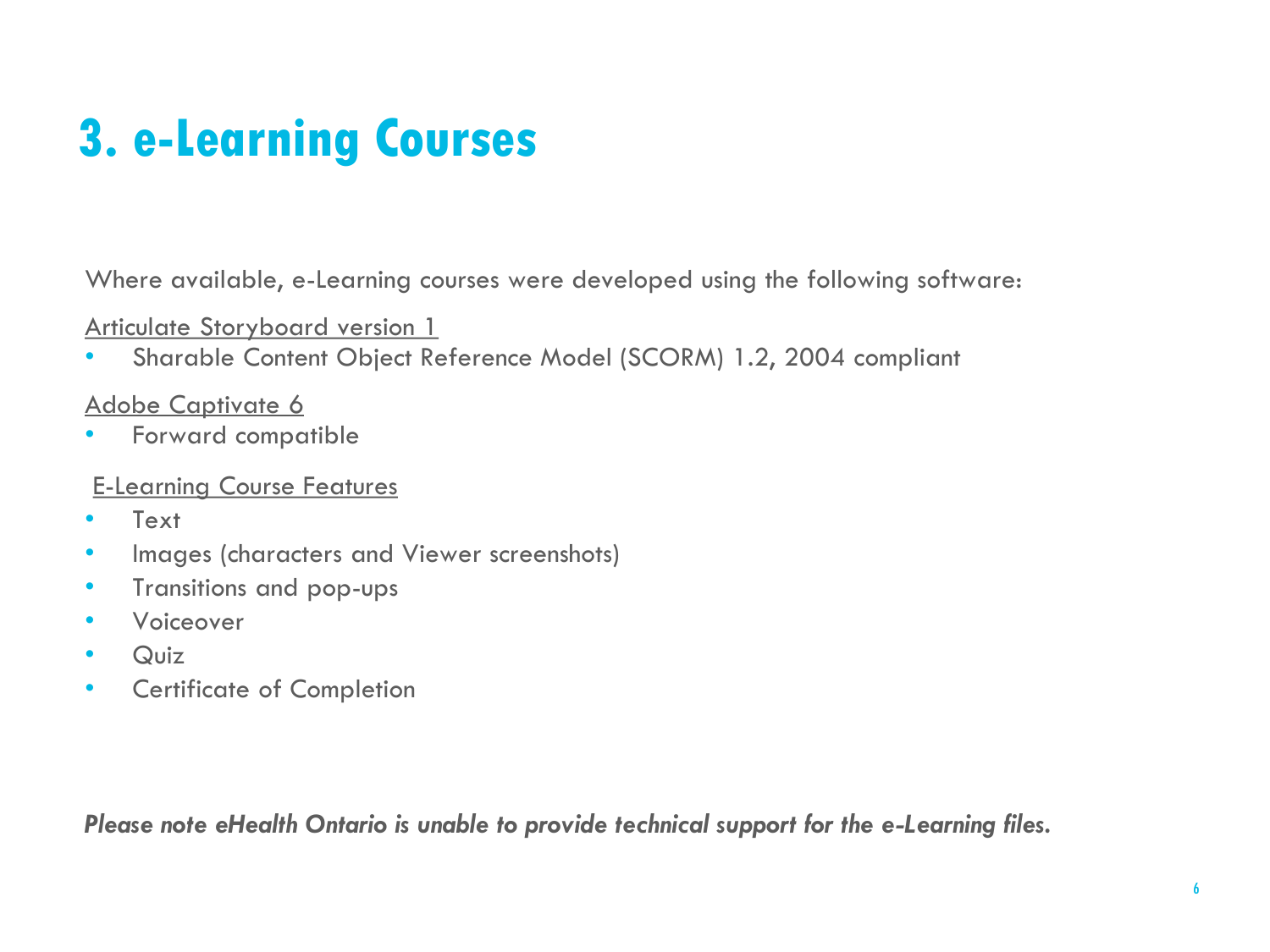## **4. AODA Compliance**

All training materials text size will be at least 13 and illustrations will be limited to characters only.

There will be a downloadable/printable PDF of the e-Learning Modules (where applicable) in the Privacy Toolkit with larger-font (approximately size 16) of the e-Learning Module for reference.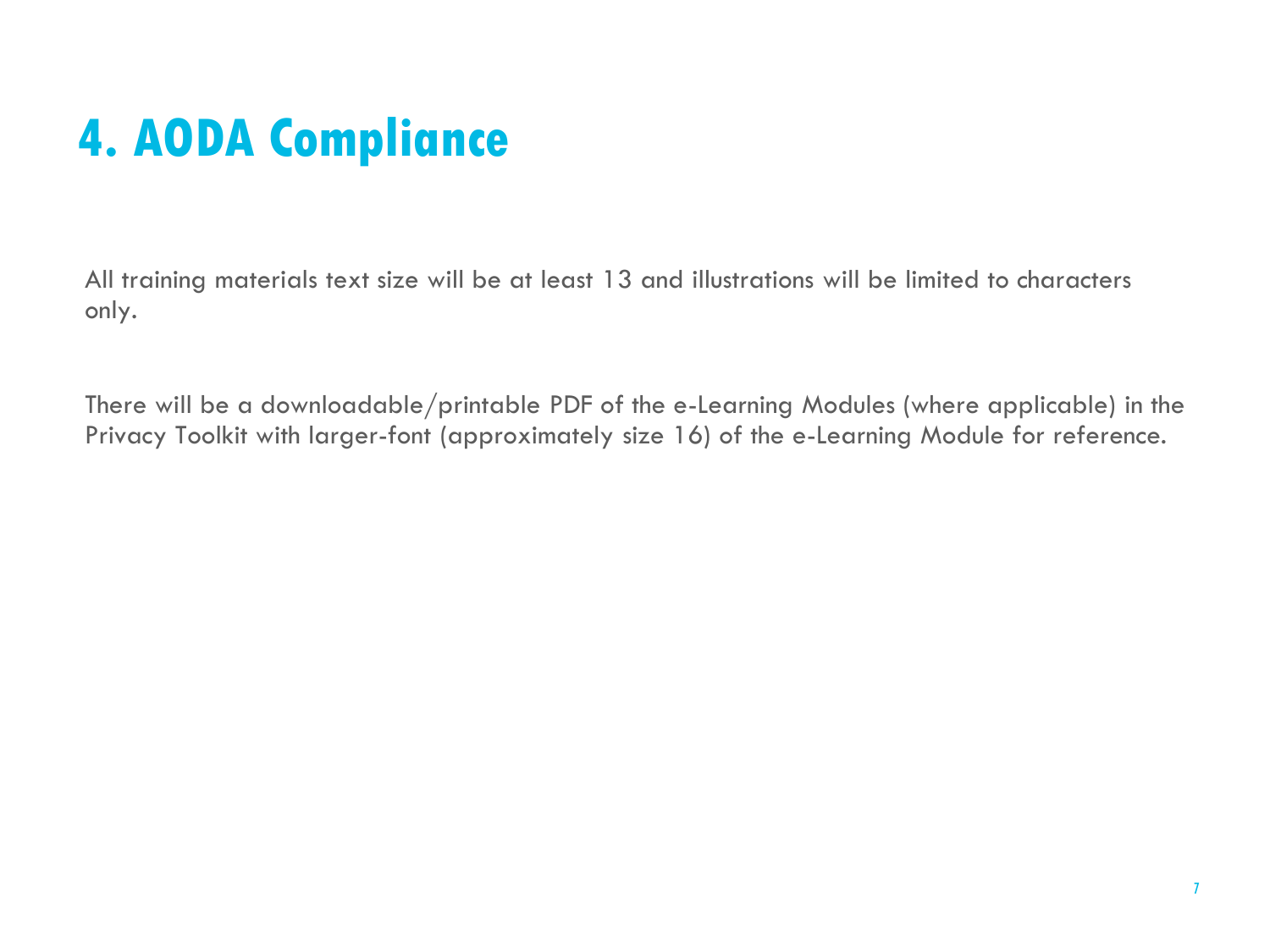# **5. Roles - Privacy Officer**

10.A./10.B.

**Role description:** corresponds to the individual identified in the EHR Contributor Agreement.

#### **Delivery Methods:**

- 1. Greater Toronto Area and Northern and Eastern Ontario Viewing and/or Contributing: Webinar and Teleconference hosted by Privacy Onboarding Lead (10.A)
- 2. South Western Ontario Viewing and/or Contributing: Webinar and Teleconference hosted by Privacy Onboarding Lead (10.B)

**Duration:** approximately 90 minutes

#### **Content:**

- 1. Overview of ConnectingOntario/ DHDR
- 2. ConnectingOntario Privacy Readiness Assessment
- 3. Privacy and Security Overview
- 4. Privacy and Security Obligations for **HICs**
- 5. Privacy Operations
- 6. Assurance
- 7. Breach Management
- 8. Contact Information
- 9. Appendix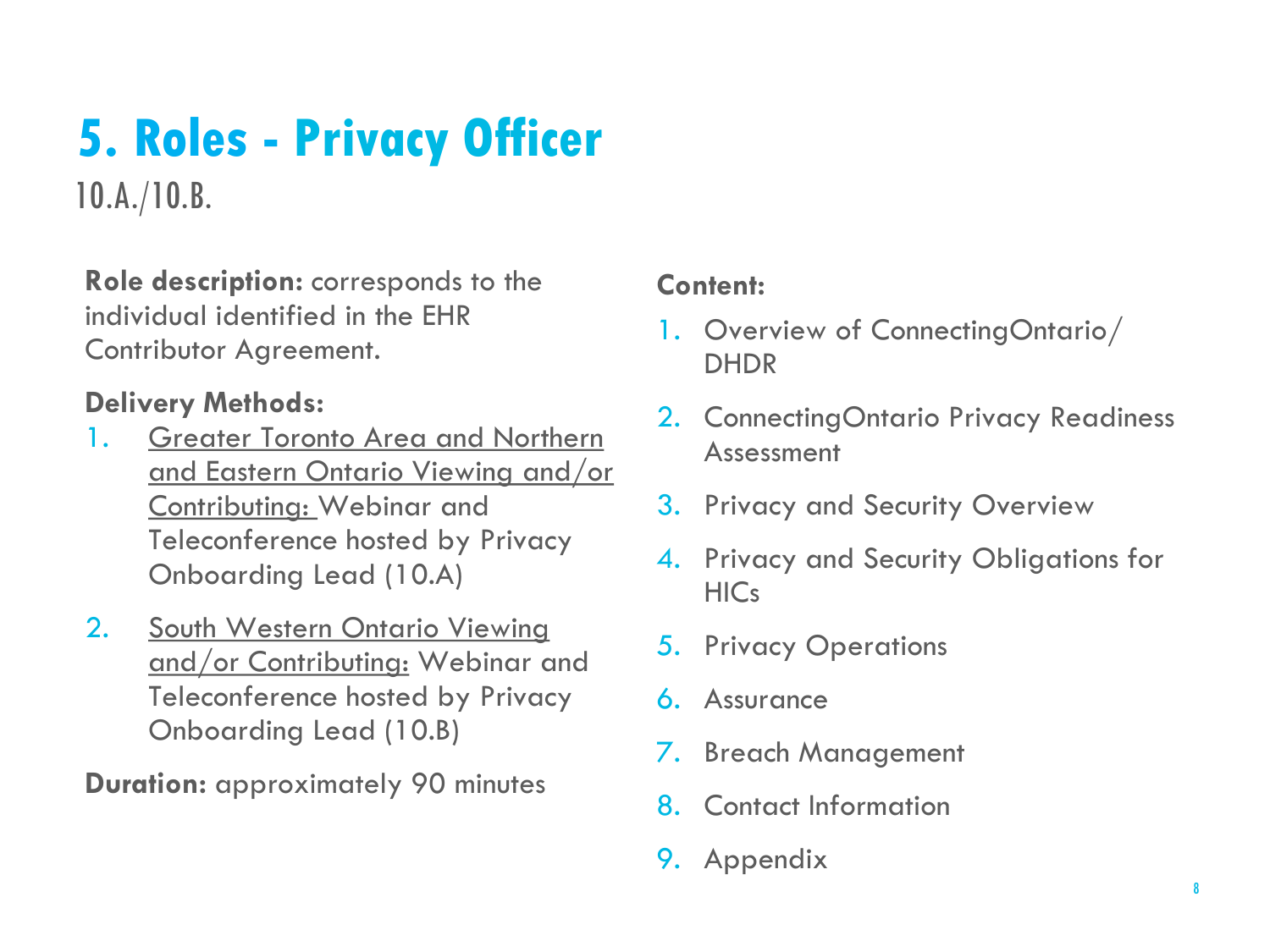# **5. Roles - Security Officer**

10.A./10.B.

**Role description:** corresponds to the individual identified in the EHR Contributor Agreement.

#### **Delivery Methods:**

- 1. **Viewing: EHR Security Overview** Webinar for Viewing Organizations using ONE ID or ClinicalConnect accounts
- 2. Contributing: Webinar and Teleconference hosted by Security Onboarding Lead (10.A/10.B)

**Duration:** approximately 90 minutes

#### **Content:**

- 1. Overview of ConnectingOntario/DHDR
- 2. Privacy and Security Overview
- 3. Privacy and Security Obligations for HICs
- 4. Information Security Policies
- 5. Assurance
- 6. Incident Management
- 7. Contact Information
- 8. Appendix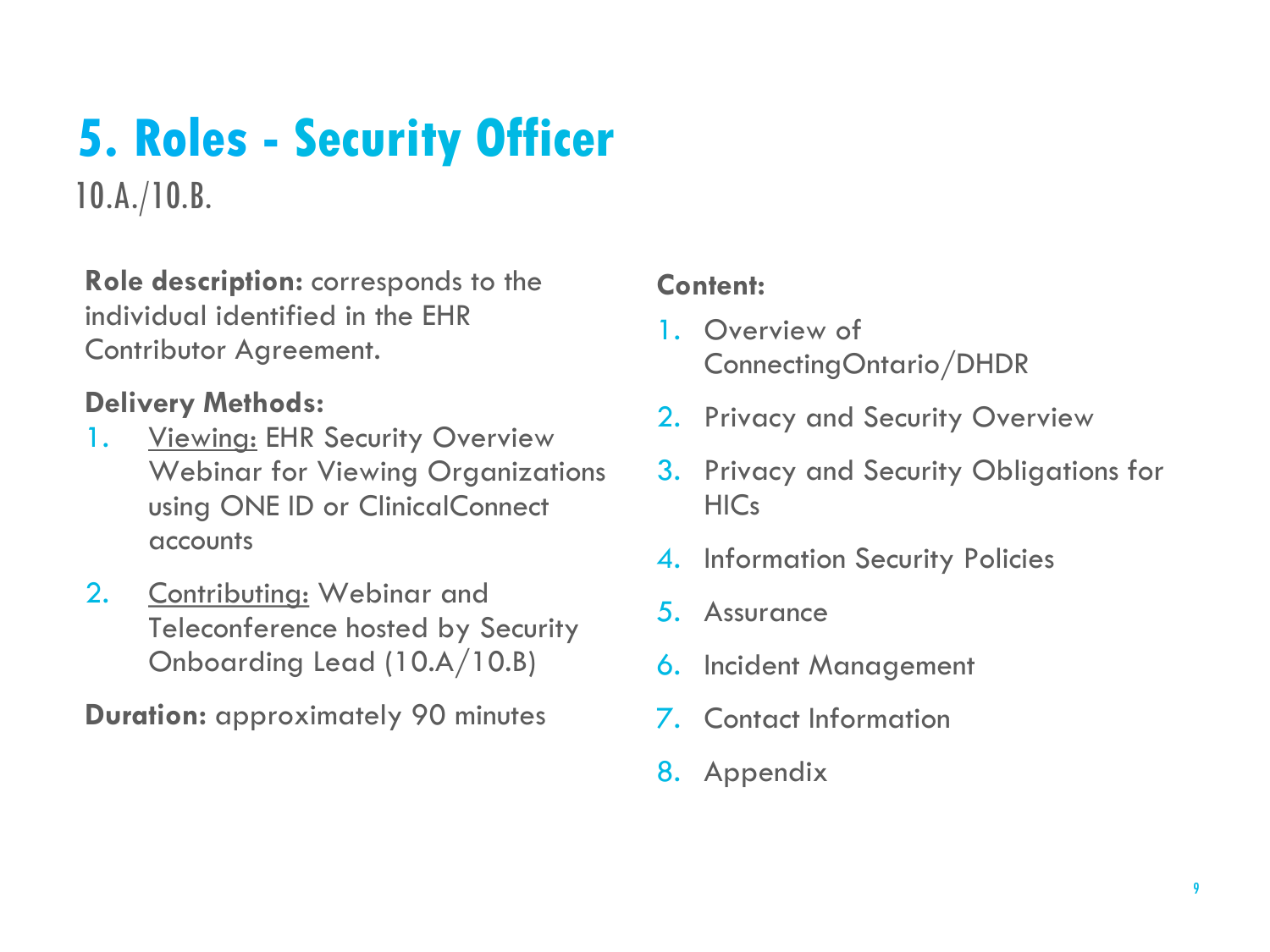# **5. Roles - Clinical End User**

Checklist (11.A)

**Role description:** users providing or assisting in the provision of health care. Refer to *ConnectingOntario – Guidance to Support Identifying End Users*.

#### **Delivery Methods:**

- 1. E-Learning:
	- [eHealth Ontario Website](http://www.ehealthontario.on.ca/en/support/connecting-ontario)
	- Articulate file to be embedded in existing LMS (11.E)
	- Articulate file to be customized (11.F)
	- Captivate file to be customized  $(11.G)$
- 2. Classroom/ Other:
	- Microsoft PowerPoint/ Adobe PDF (11.B)
		- Glossary (11.C)
		- **Question Bank (11.D)**

#### **Content:**

- What is Ontario's Electronic Health Record?
- 2. Why do I need to complete this training?
	- Privacy Background (i.e. PHIPA, PHI)
- 3. What are my privacy and security requirements as a user of Ontario's Electronic Health Record?
	- Rules on Viewing Personal Health Information
	- Understanding Individual Consent
	- Consent Directives
	- Overriding Consent Directives
	- Understanding Access and Correction
	- How to Deal with Questions and/or **Complaints**
	- Understanding Privacy Breaches and Security Incidents
	- My Role in a Privacy Breach or Security Incident
	- Privacy and Security Do's and Don'ts
	- Privacy and Security Safeguards
- 4. Quiz

#### **Duration:** approximately 15 minutes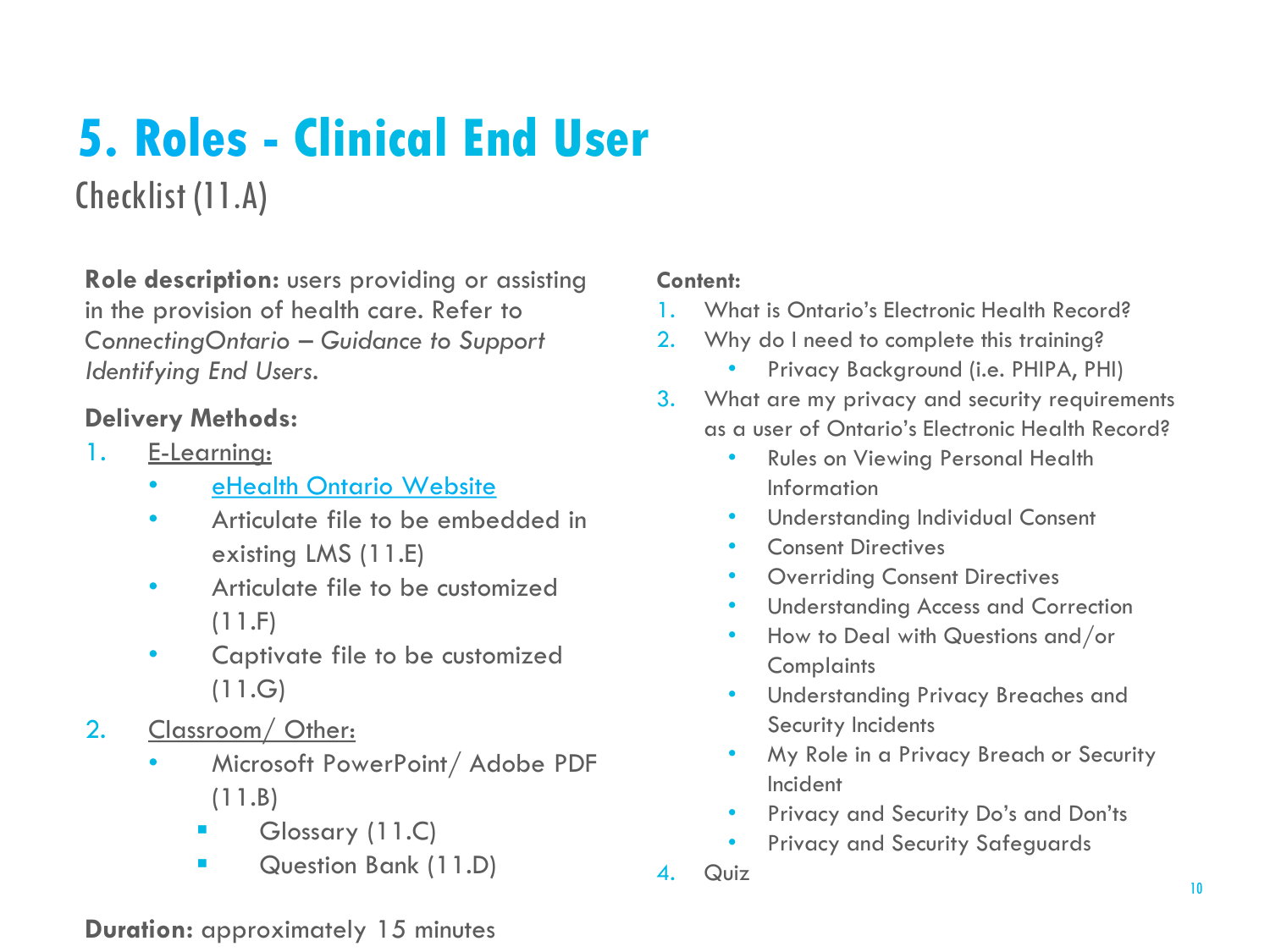## Checklist (12.A) **5. Roles - Technical and Operational Support**

**Role description (**where applicable\*)**:**  Administrators (Portal, System, etc);Testers (Quality Assurance, Performance, Clinical Validation); Site Help Desk

#### **Delivery Methods:**

- 1. E-Learning:
	- [eHealth Ontario Website](http://www.ehealthontario.on.ca/en/support/connecting-ontario)
	- Articulate file to be embedded in existing LMS (12.E)
	- Articulate file to be customized (12.F)
- 2. Classroom/ Other:
	- Microsoft PowerPoint/ Adobe PDF (12.B)
		- Glossary (12.C)
		- **Question Bank (12.D)**

#### **Content:**

- 1. What is Ontario's Electronic Health Record?
- 2. Why do I need to complete this training?
	- Privacy Background (i.e. PHIPA, PHI)
- 3. What are my privacy and security requirements as a user of Ontario's Electronic Health Record?
	- Role-based Expectations
		- Administrator
		- Tester
		- Clinical Validator
		- Help Desk
		- TELUS Service
		- eHealth Ontario
	- Understanding Privacy Breaches and Security Incidents
	- My Role in a Privacy Breach or Security Incident
	- Privacy and Security Do's and Don'ts
	- Privacy and Security Safeguards
- 4. Quiz

#### **Duration:** approximately 15 minutes

\*Roles may not be applicable when the organization is viewing only.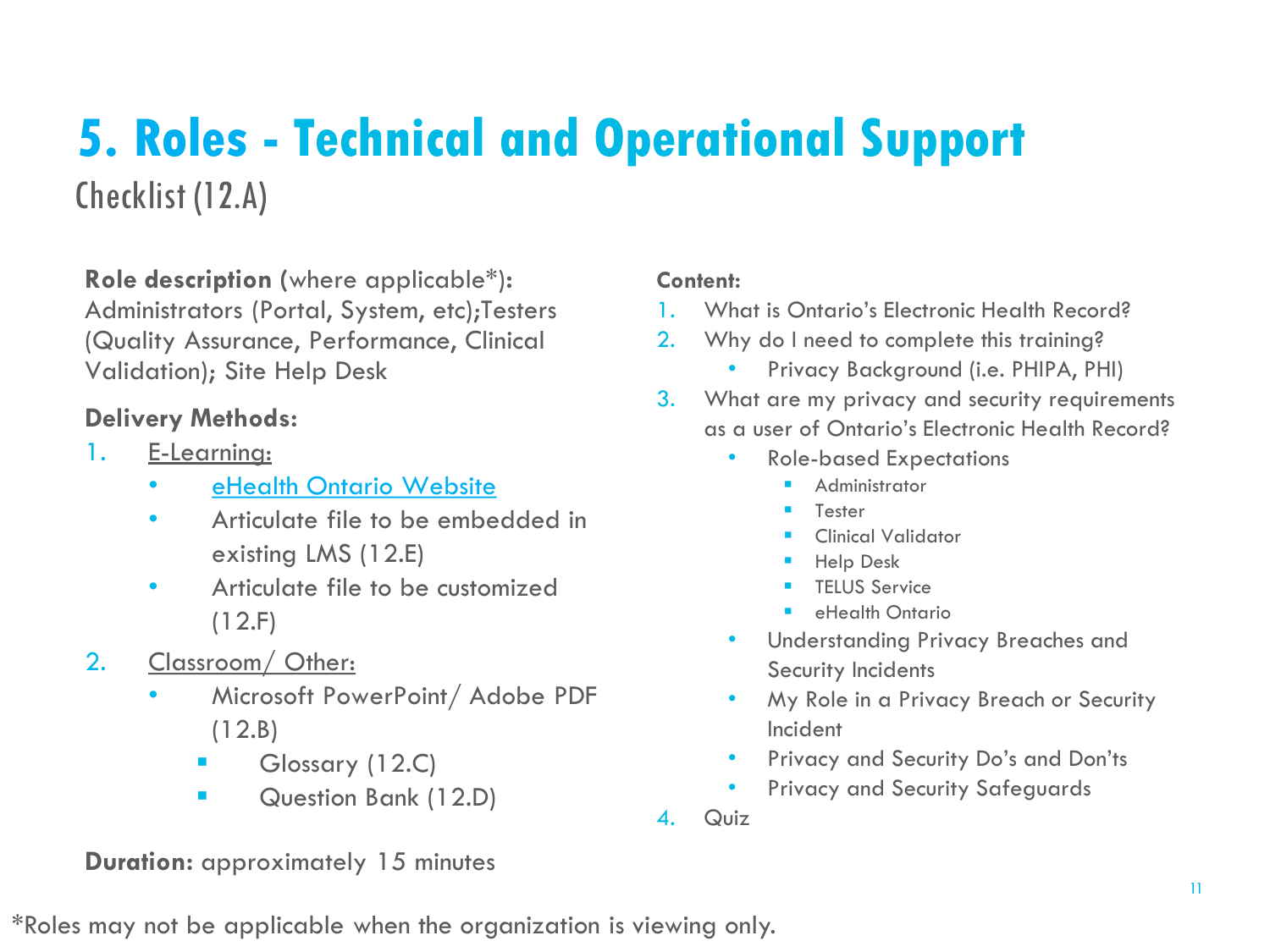## Checklist (13.A) **5. Roles - Local Registration Agent and Sponsor**

**Role description:** - Local Registration Agents; Sponsors

#### **Delivery Methods:**

- 1. E-Learning:
	- [eHealth Ontario Website](http://www.ehealthontario.on.ca/en/support/connecting-ontario)
	- Articulate file to be embedded in existing LMS (13.E)
	- Articulate file to be customized (13.F)
- 2. Classroom/ Other:
	- Microsoft PowerPoint/ Adobe PDF (13.B)
		- **Glossary (13.C)**
		- **Question Bank (13.D)**

**Duration: approximately 15 minutes** 

#### **Content:**

- 1. What is Ontario's Electronic Health Record?
- 2. Why do I need to complete this training?
	- Privacy Background (i.e. PHIPA, PHI)
- 3. As a Local Registration Agent or Sponsor of Ontario's Electronic Health Record, what is expected of me?
	- Expectations for your Organization
	- Registering and Enrolling Users
	- AL2 Requirements
	- Entitlement Criteria
	- Revoking/Suspending Access
	- Maintaining a Record of Enrolled Users
	- Understanding Privacy Breaches and Security Incidents
	- My Role in a Privacy Breach or Security Incident
	- Privacy and Security Do's and Don'ts
	- Privacy and Security Safeguards
- 4. Quiz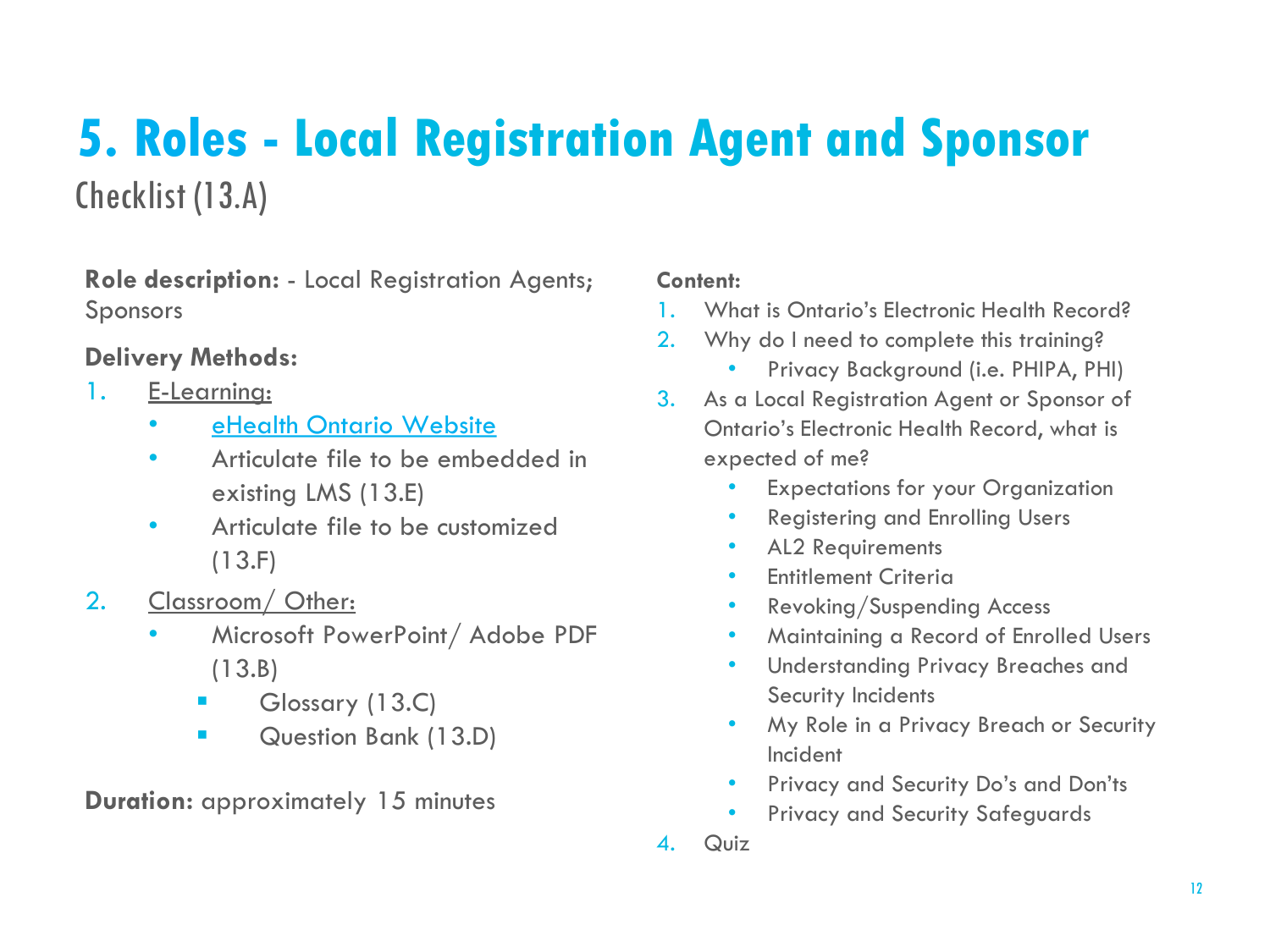## #1 **6. FAQs**

### **I perform multiple roles at my organization, what training am I required to complete?**

Where an individual has multiple roles, each training course must be completed for each role. For example, if individual is both a Tester and Privacy Officer, this individual must complete the Technical Support training and the Privacy Officer training.

*The only exception is sole practitioners:* only the Privacy and Security Clinical End User training module needs to be completed.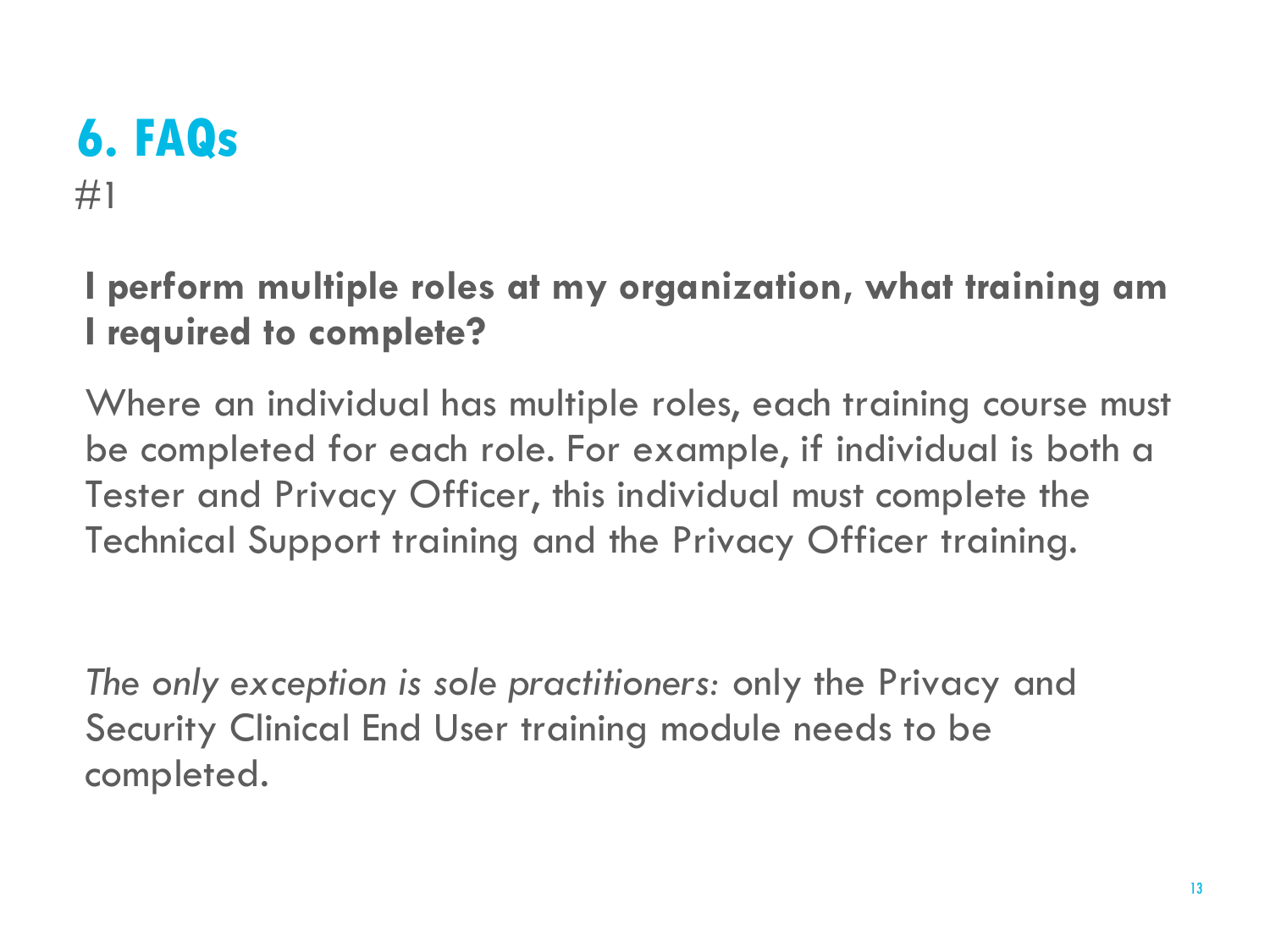## $#2$ **6. FAQs**

### **How often do I need to deliver training?**

Training must be provided prior to accessing the system and annually thereafter, as applicable.

For example, a physician that is registered to the ConnectingOntario ClinicalViewer and their account has been active over a year, this user is required to complete training. A tester that has access to the system during on-boarding but no longer as access to the system, does not need to receive training.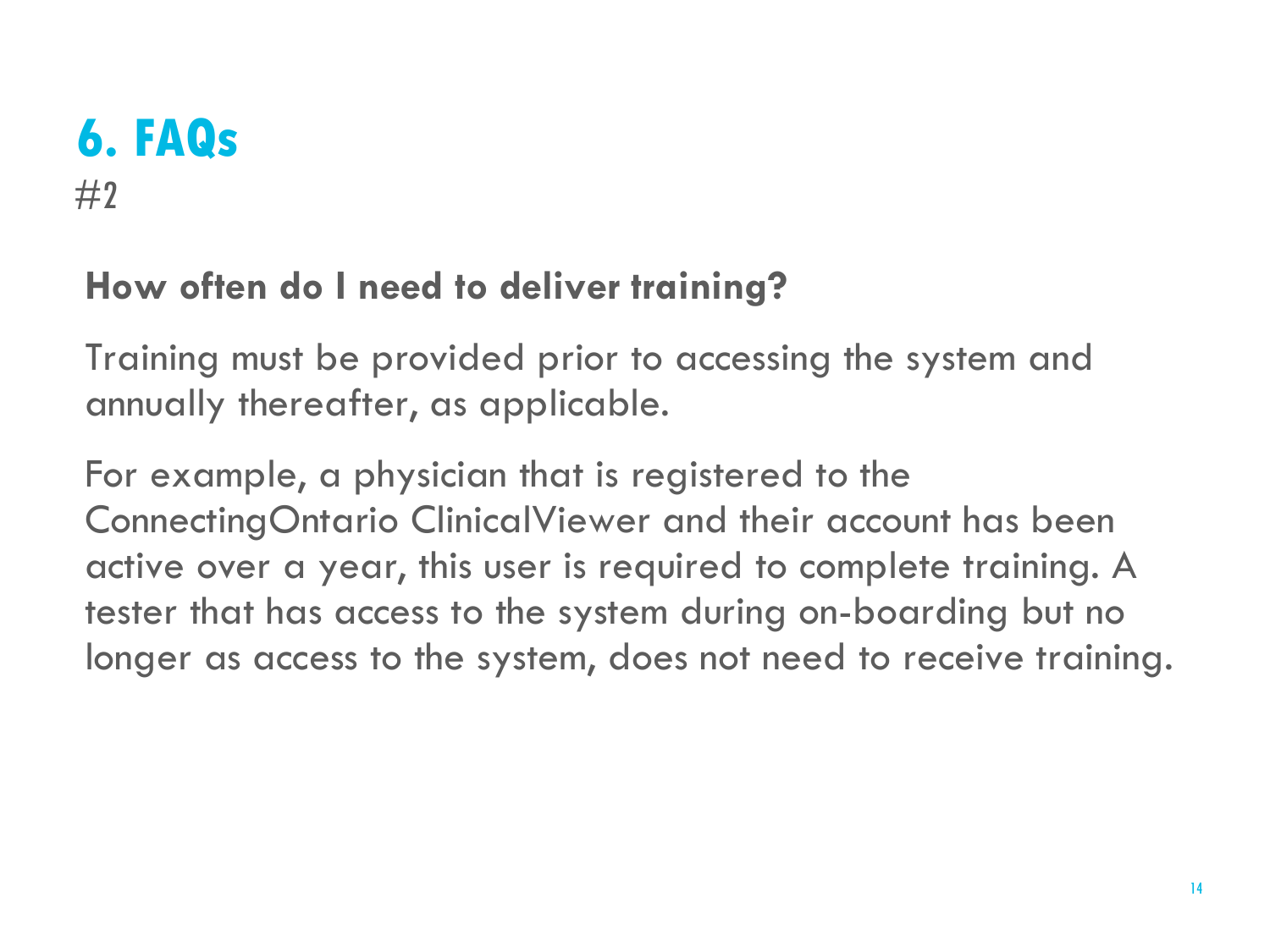## $#3$ **6. FAQs**

### **The training references systems and repositories my organization does not participate in, won't my staff be confused?**

The training developed for Ontario's Electronic Health Record is provincial training that includes privacy and security requirements for systems and repositories managed by eHealth Ontario:

- ConnectingOntario Clinical Data Repository
- Diagnostic Imaging Common Services
- Ontario Laboratory Information System
- Digital Health Drug Repository

If your organization does not currently participate in this initiative, you may amend the training in accordance with the checklist(s) or communicate the availability of the system/ repository to your staff.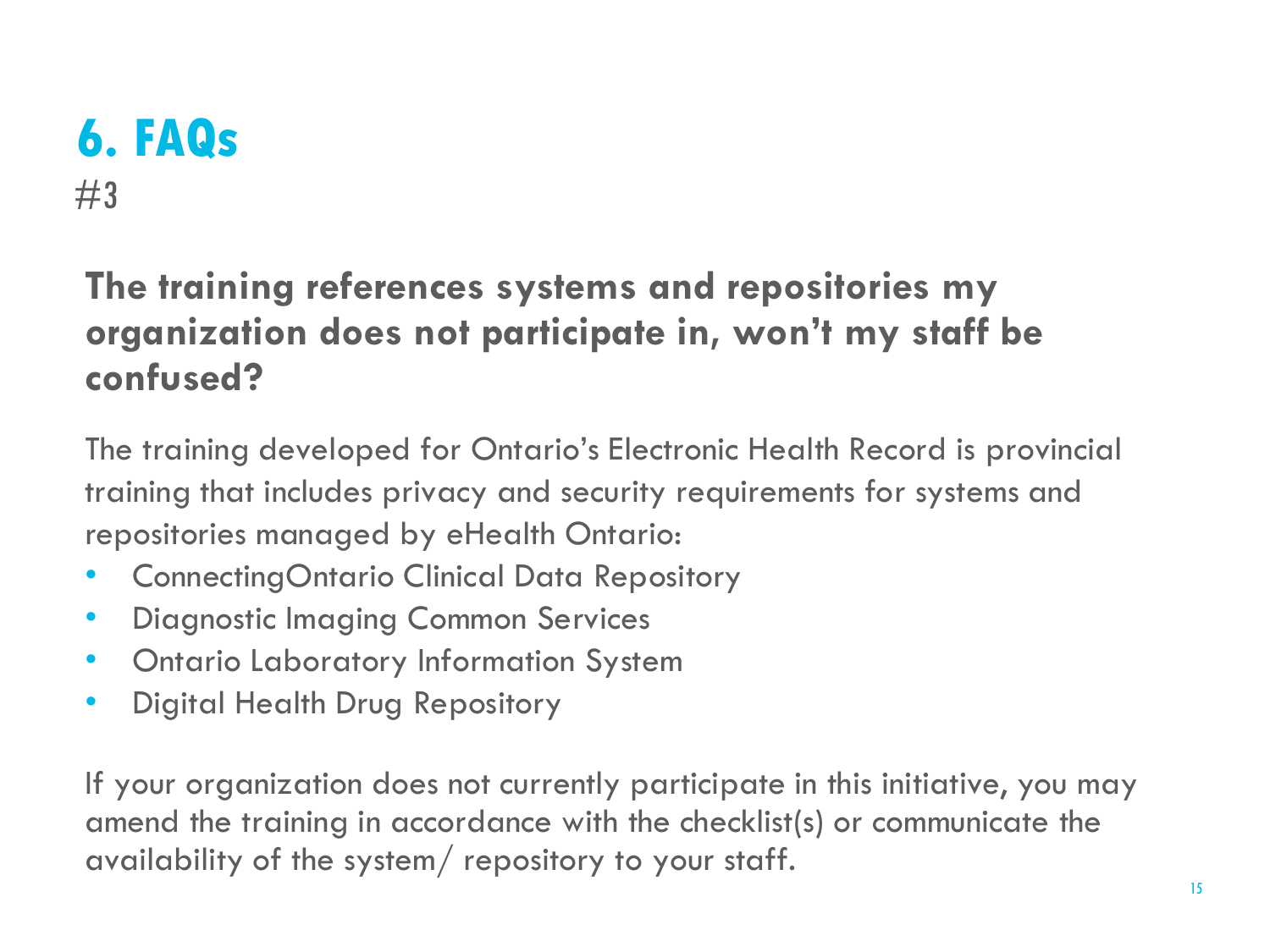## $#4$ **6. FAQs**

**There is a technical issue with the training or the certificate of completion is not displayed/cannot be printed- how can I complete training delivery?**

If you experience issues with the file or your users are experiencing a technical issue with the e-Learning course, please choose an alternative method of delivering the training and please indicate successful review of the training using the log template from *4 Templates for Privacy Logs* in the EHR Privacy Toolkit.

*Note: eHealth Ontario is unable to provide technical support for e-Learning.*